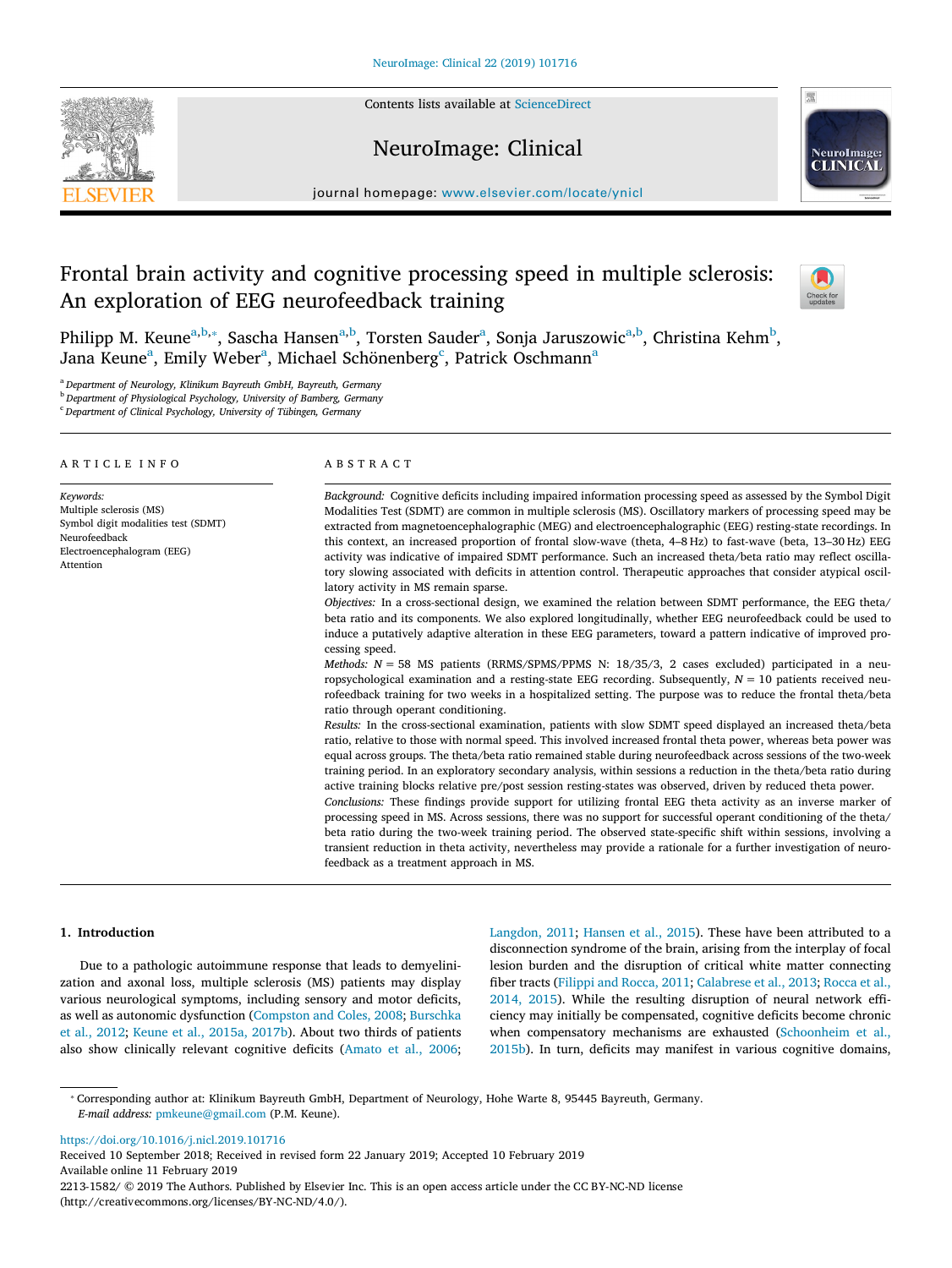including attention, executive function and memory [\(Langdon, 2010](#page-7-4)). To effectively diagnose and monitor cognitive deficits in routine clinical practice, various tests have been established ([Langdon et al., 2012](#page-7-5); [Hansen et al., 2015](#page-6-3)), including the Symbol Digit Modalities Test (SDMT; [Smith, 1982;](#page-7-6) [Benedict et al., 2017\)](#page-6-6), which addresses information processing speed and attention. SDMT performance partly relies on the integrity of structural connectivity in prefrontal regions and deep gray nuclei ([Llufriu et al., 2017](#page-7-7)).

In a pioneering study, [Van der Meer et al. \(2013\)](#page-7-8) reported a magenetoencephalographic (MEG) power decrease in resting-state alpha-2 oscillatory activity (10–13 Hz) and an increase in alpha-1 activity (8–10 Hz), yielding a decreased alpha peak frequency in MS patients relative to a healthy comparison group. Power in the lower alpha band was also negatively correlated with SDMT performance. These fndings were further specifed by showing that oscillatory slowing in MS occurs widespread in deep gray matter areas, is particularly pronounced in the thalamus and also manifests in increased theta activity ([Schoonhoven](#page-7-9) [et al., 2018\)](#page-7-9). The thalamus serves as an integrative hub involved in the maintenance of cortical functional networks [\(Hwang et al., 2017](#page-7-10)). In this context, thalamic oscillatory slowing has been interpreted as a correlate of the impaired integration of cognitive processes, including attention and executive functions [\(Schoonheim et al., 2015a](#page-7-11); [Schoonhoven et al., 2018](#page-7-9)).

Results compatible with those of MEG studies were also obtained with more available EEG methods ([Van der Meer et al., 2013](#page-7-8); [Keune](#page-7-12) [et al., 2017a](#page-7-12); [Schoonhoven et al., 2018\)](#page-7-9). In this context, the power ratio of frontal EEG slow-wave (theta, 4–8 Hz) to fast-wave (beta, 13–30 Hz) activity, which reflects a surface measure of oscillatory slowing, was negatively correlated with SDMT performance. These results are in accord with the notion that a relative increase in anterior oscillatory EEG slow-wave activity represents a putative correlate of reduced attention control, as previously suggested by others [\(Putman et al., 2010,](#page-7-13) [2014;](#page-7-13) [Angelidis et al., 2018](#page-6-7)). Currently, it remains to be addressed if either of the two components underlying the frontal EEG theta/beta ratio, i.e. theta or beta power, shows a particularly robust association with SDMT processing speed in MS.

The fnding that patients with slow SDMT speed may display an increased EEG theta/beta ratio might also be relevant for the development of new treatment approaches. Due to the lack of validated standard procedures for cognitive rehabilitation in MS, there has been a call for interventions developed based on and guided by fndings from neuroimaging studies [\(Rosti-Otajärvi and Hämäläinen, 2014;](#page-7-14) [Sokolov et al., 2018](#page-7-15)). With regard to atypical oscillatory brain activity, a procedure that could be explored is EEG neurofeedback, i.e. the application of the learning principle of operant conditioning to enhance or reduce power in specifc bands of the EEG spectrum [\(Egner et al., 2004](#page-6-8); [Gruzelier and Egner, 2005\)](#page-6-9). Neurofeedback has been applied in other disorders, e.g. attention-deficit/hyperactivity disorder (ADHD) and was shown to yield clinically meaningful effects [\(Arns](#page-6-10)

[et al., 2009](#page-6-10); [Rubia, 2018\)](#page-7-16), albeit its efficacy and specificity remain a matter of ongoing debate ([Sonuga-Barke et al., 2013b;](#page-7-17) [Sonuga-Barke et al., 2013a](#page-7-18); [Holtmann et al., 2014](#page-7-19); [Cortese et al., 2016](#page-6-11); [Pigott et al., 2017;](#page-7-20) [Schönenberg](#page-7-21) [et al., 2017a](#page-7-21)[,b](#page-7-22); [Thibault et al., 2018\)](#page-7-23). Also for theta/beta neurofeedback training, which might be a candidate to target atypical oscillatory slowing in MS, mixed results concerning a frequency-specific training effect have been reported for healthy groups and ADHD patients ([Doppelmayr and Weber,](#page-6-12) [2011;](#page-6-12) [Rogala et al., 2016;](#page-7-24) [Janssen et al., 2017\)](#page-7-25). Nevertheless, based on reports of atypical oscillatory slowing and the theta/beta ratio as a putative correlate of processing speed in MS, it appears warranted to explore the application of neurofeedback in this group of patients, in line with previous suggestions [\(Choobforoushzadeh et al., 2015;](#page-6-13) [Buyukturkoglu et al., 2017](#page-6-14); [Sokolov et al., 2018\)](#page-7-15).

In the current study, we frstly intended to specify in a cross-sectional examination, which frontal brain oscillatory marker, i.e. the theta/beta ratio, frontal theta or frontal beta power shows a robust association with patients' cognitive status based on SDMT performance. Secondly, with the intention to provide further exploratory data on neurofeedback in MS, we administered neurofeedback training in a hospitalized setting over the course of two weeks with the goal to reduce the frontal theta/beta ratio. A successful reduction may be regarded as a putatively adaptive alteration prone to improve attention.

## **2. Material and methods**

#### *2.1. Participants*

The current study was approved by the ethics committee of the University of Bamberg, Germany. Participants were recruited in the MS-Center of the Klinikum Bayreuth GmbH, Department of Neurology, Bayreuth, Germany. Patients stayed in the clinic for a period of at least two weeks. Stays occurred for various reasons including periodic examinations of clinical status and disease progression and updating medical treatment. Inclusion criteria involved a verifed MS diagnosis based on revised McDonald criteria ([Polman et al., 2011\)](#page-7-26), subjective reports of cognitive deficits during activities of everyday life, as reported by patients during routine medical visitations, as well as an age range of 18–75 years. Patients who reported subjective cognitive difficulties took part in an established neuropsychological screening procedure during the routine clinical process [\(Hansen et al., 2015, 2016](#page-6-3)). In this context, they were ofered to participate in the study. Patients who gave informed consent subsequently also took part in a restingstate EEG assessment and were given the option to participate in neurofeedback training for two weeks following the initial diagnostics.

Clinical and demographic characteristics of patients included in the cross-sectional analysis on the relation between SDMT speed, the theta/ beta ratio and its underlying components are presented in [Table 1](#page-1-0). As outlined in [Section 2.2.1](#page-2-0)., the sample was divided into patients with

<span id="page-1-0"></span>**Table 1**

Clinical and demographic information of patients with slow vs. normal SDMT speed.

|                                                 | SDMT speed       |                   |                   | p-Value |  |
|-------------------------------------------------|------------------|-------------------|-------------------|---------|--|
|                                                 | Slow $(N = 25)$  | Normal $(N = 31)$ |                   |         |  |
| N (male/female)                                 | 11/14            | 9/22              | $\gamma^2 = 1.35$ | 0.24    |  |
| Age $(M, SD)$                                   | 48.68, 10.85     | 52.97, 9.23       | $t = 1.60$        | 0.12    |  |
| MS type (N: RRMS, SPMS, PPMS)                   | 8, 17, 0         | 10, 18, 3         | $\gamma^2 = 2.64$ | 0.27    |  |
| Treatment (N: current cortico-steroids: yes/no) | 24/1             | 26/5              | $\gamma^2 = 2.13$ | 0.15    |  |
| Disability level (EDSS: median, range)          | $4.0, 1.5 - 8.5$ | $4.5, 1.5 - 7.0$  | $U = 338.5$       | 0.41    |  |
| Time since MS-Diagnosis (years: M, SD)          | 13.40, 10.00     | 12.79, 7.89       | $t = 0.25$        | 0.80    |  |
| Current relapse (N: yes/no)                     | 3/22             | 2/29              | $\gamma^2 = 0.52$ | 0.47    |  |
| Overall fatigue (M, SD)                         | 33.84, 13.43     | 32.61, 14.27      | $t = 0.33$        | 0.74    |  |
| Cognitive fatigue (M, SD)                       | 16.68, 7.30      | 15.32, 8.74       | $t = 0.02$        | 0.99    |  |
| Somatic fatigue (M, SD)                         | 17.16, 6.65      | 17.19, 7.04       | $t = 0.62$        | 0.54    |  |

EDSS: expanded disability status scale; M = mean; PPMS = primary progressive MS; RRMS = relapsing remitting MS, SD = standard deviation; SPMS = secondary progressive MS. Note: Fatigue was assessed by the Würzburger Fatigue Inventory (WEIMUS, see text for references).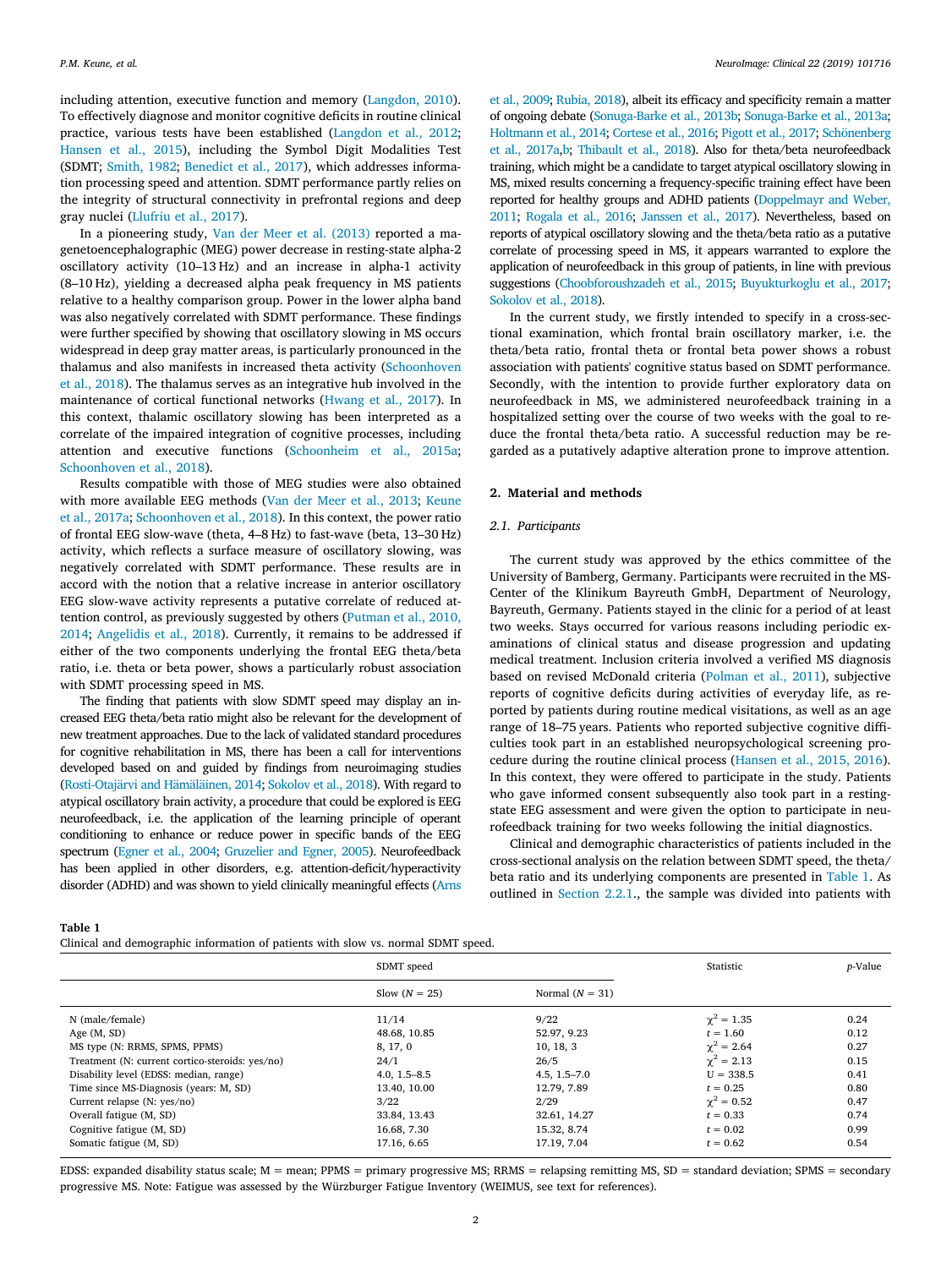#### <span id="page-2-1"></span>**Table 2**

Demographic and clinical characteristics of patients who received neurofeedback.

|                                                 | Statistic        |
|-------------------------------------------------|------------------|
| N (male/female)                                 | 3/7              |
| Age $(M, SD)$                                   | 46.70, 12.20     |
| MS type (N: RRMS, SPMS, PPMS)                   | 6, 3, 1          |
| Treatment (N: current cortico-steroids: yes/no) | 9/1              |
| Disability level (EDSS: median, range)          | $4.0, 2.5 - 7.0$ |
| Time since MS-Diagnosis (years: M, SD)          | 9.45, 6.05       |
| Current relapse (N: yes/no)                     | 0/10             |

EDSS: expanded disability status scale;  $M = \text{mean}$ ; PPMS = primary progressive MS; RRMS = relapsing remitting MS, SD = standard deviation; SPMS = secondary progressive MS.

slow vs. normal SDMT speed. For this cross-sectional analysis, data of  $N = 58$  patients was available. As two datasets were rejected from the analysis due to outliers in the EEG parameters, the final sample included  $N = 56$  patients. As shown in [Table 1,](#page-1-0) groups were comparable with regards to basic demographic and clinical parameters, including the distribution of MS subtypes, disease duration, current disability level as examined by the Expanded Disability Status Scale (EDSS, [Kurtzke, 1983\)](#page-7-27), current disease activity, number of patients under cortico-steroid treatment, as well as self-reported fatigue [\(Flachenecker](#page-6-15) [et al., 2008](#page-6-15)). For the longitudinal analysis addressing the question whether it may be possible to modulate theta/beta activity in MS patients by neurofeedback training, data from  $N = 10$  patients who showed low cognitive performance in the diagnostic assessment were available and included [\(Table 2](#page-2-1)). A prerequisite for a learning efect during neurofeedback may be seen in the occurrence of a linear trend in theta/beta ratio values across training blocks and sessions. To the best of our knowledge, the current exploratory study is the frst in which theta/beta activity is analyzed across a neurofeedback intervention in MS ([Choobforoushzadeh et al., 2015](#page-6-13)). A comparison group was not included since in context of this exploratory study, such a group is not essential for the preliminary examination of the occurrence of a linear trend as a prerequisite for a potential learning effect.

#### *2.2. Procedure*

### <span id="page-2-0"></span>*2.2.1. Neuropsychological examination*

All patients were examined in the clinic by trained and highly experienced neuropsychologists. The examination followed standard procedures of the center, involving a neuropsychological examination that included a short version of the Brief Repeatable Battery (BRB; [Rao,](#page-7-28) [1990\)](#page-7-28). In addition, patients completed a standardized self-report measure addressing symptoms of fatigue, i.e. the Würzburger Fatigue Inventory [\(Flachenecker et al., 2008](#page-6-15)). As previous studies provide a strong rationale for focusing on the relation between oscillatory brain activity and SDMT performance ([Van der Meer et al., 2013;](#page-7-8) [Keune](#page-7-12) [et al., 2017a\)](#page-7-12) and to reduce the risk of Type-I error infation, the SDMT was chosen specifcally as the parameter of cognitive processing speed. It requires patients to verbally match numbers with symbols as quickly as possible throughout a random sequence of symbols [\(Smith, 1982](#page-7-6); [Benedict et al., 2012\)](#page-6-16). It yields a single parameter of processing speed that represents the total number of items solved in 90 s.

### <span id="page-2-2"></span>*2.2.2. Resting-state EEG recording and data analysis*

The resting-state EEG recording and data analysis followed standard procedures ([Allen et al., 2004;](#page-6-17) [Keune et al., 2011, 2012, 2013, 2017a](#page-7-29)). The recording was obtained with a 32-channel system (NeXus-32, MindMedia, Herten, The Netherlands) for the following channels: Fp1, Fp2, F3, F4, F7, F8, Fz, C3, C4, Cz, T3, T4, T5, T6, P3, P4, Pz, O1, O2, and mastoid electrodes M1, M2 at a frequency of 256 Hz with an average reference. Data were recorded for 8 min in one-minute eyesopen (O) and eyes-closed (C) trials in the following order: C-O-C-O pause O-C-O-C. For data analyses, the software BrainVision Analyzer (Brainproducts GmbH, Germany) was used. A semi-automatic rejection procedure was used to exclude portions of data contaminated with artifacts from the analysis with a rejection criterion of  $\pm$  75 µV. Each of the 8 one-minute trials was divided into epochs with a length of 2 s with an overlap of 1 s. A Fast Fourier Transformation (FFT) was applied using a Hamming window, tapering the distal 10% of each epoch and power values were extracted in  $μV^2$  in bins of 1 Hz. Average spectra were computed for eyes-open and eyes-closed trials separately. Afterwards spectra were averaged across eyes-open and eyes-closed trials. Spectral power was computed for the theta (4–7 Hz) and beta band (13–30 Hz) by averaging power values across the respective frequency bins. Based on this, also the theta/beta ratio was generated. The analysis focused on spectral activity obtained for midline electrodes in three regions, i.e. frontal (Fz), central (Cz) and parietal (Pz). Boxplots were used to screen data for outliers. Two cases were excluded as they involved individual values exceeding respective mean values of spectral power by 3 standard deviations (SD). The fnal dataset for the crosssectional analysis addressing the relation between theta/beta activity, its underlying components and SDMT performance hence included data of  $N = 56$  participants.

### *2.2.3. Neurofeeback training and data analysis*

Patients received neurofeedback training over the course of two weeks during their stay in the hospital in five sessions, by means of common hard- and software (NeXus-32, biotrace, MindMedia, Herten, The Netherlands). Each session consisted of the following elements: a resting-state EEG recording of  $2 \text{ min } (C - O)$  followed by four blocks of neurofeedback (4 min/block) and another resting-state recording of  $2 \text{ min } (C - O)$ . EEG was obtained with a frontal electrode (Fz) using a mastoid reference (M1, M2) and was continuously recorded during the training blocks. During training, patients were shown a training screen on which a vertical bar continuously displayed their current frontal theta/beta ratio. In addition, animated videos of moving objects were displayed. The videos kept playing if the current theta/beta ratio fell below a displayed threshold for at least 1 s. Patients were instructed to try to keep their theta/beta ratio below this threshold and to avoid movements to minimize motor artifacts. During the frst training block, the threshold was set individually and was continually adjusted manually by the therapist who was present throughout the entire training. This approach was chosen based on the rationale that an appropriate reward level should be provided to maintain patients' motivation during training ([Doppelmayr and Weber, 2011\)](#page-6-12). Manual threshold adjustment based on that rationale was also implemented in training blocks 2–4. The therapist used the general guideline to decrease the threshold by at least 0.2 units of the theta/beta ratio when the theta/beta ratio had been below threshold at least 50% of the time. Such a threshold decrease is indicative of an increase in task difficulty. The threshold level was increased when the theta/beta ratio had only been below threshold 33% of the time. Respective percentages were derived from a point counter that was also shown on the training screen. A point was obtained when the current theta/beta ratio was below threshold for at least 1 s. As indicated, threshold setting and manual threshold adjustment occurred based on the therapist's evaluation as to how patients' motivation during training would best be maintained ([Doppelmayr and Weber, 2011\)](#page-6-12). This was prioritized over a rigid application of the guidelines above. To sensitize patients for the importance of minimizing movements, an additional horizontal bar indicated activity attributable to motor artifacts.

EEG data obtained during pre/post training resting-states were analyzed following the procedure outlined in [Section 2.2.2](#page-2-2) focusing on the respective eyes-open (O) recording. The same procedure was also applied to data obtained during the training blocks, so that for each of the five training sessions the frontal theta/beta ratio, as well as measures of frontal theta and beta power were available for pre/post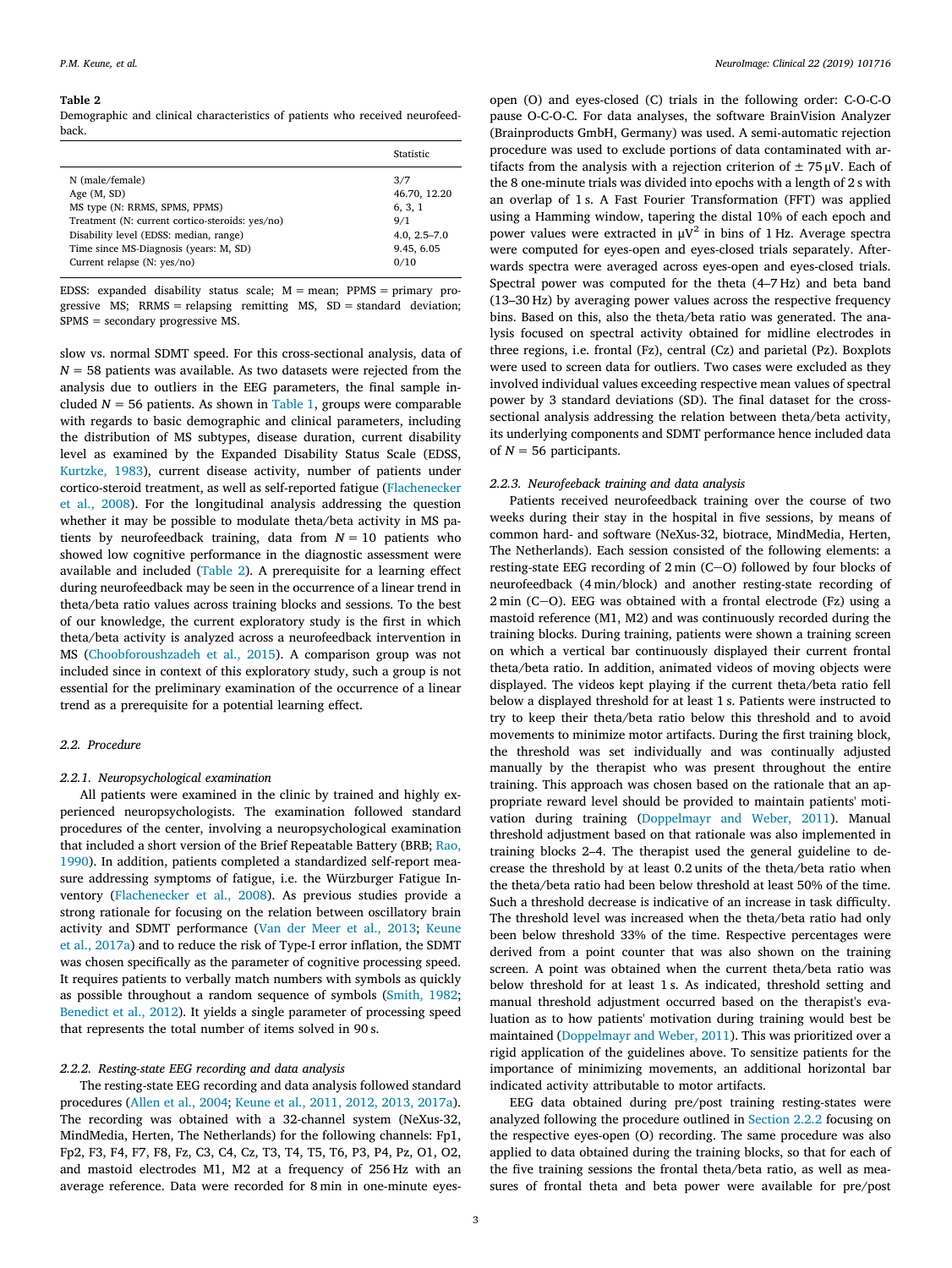<span id="page-3-0"></span>

**Fig. 1.** Frontal (Fz) theta/beta ratio (a) and frontal theta and beta EEG spectral power (b) for patients with slow vs. normal performance on the SDMT. Error bars represent standard errors.  $\dot{p}$  < .05.

training resting-states and the four training blocks.

## *2.2.4. Statistical analysis*

*2.2.4.1. Cross-sectional analysis*. For the cross-sectional analysis, a repeated measures analysis of variance (ANOVA) was implemented to examine whether the theta/beta ratio obtained for frontal (Fz), central (Cz) and parietal (Pz) regions varied as a function of SDMT speed. Datasets ( $N = 56$ ) were divided into two groups, i.e. a group with slow processing speed and a group with normal speed. Groups were generated by transforming SDMT raw scores into percentage ranks (PR) relative to normative data ([Scherer et al., 2004\)](#page-7-30). Subsequently, a cutoff was set so that patients whose SDMT performance fell into the lowest quartile relative to the population, i.e. involving a  $PR < 25$ , were qualifed as displaying slow SDMT speed. Patients whose percentage rank fell into the upper three quartiles were qualifed as displaying normal SDMT speed. This cutoff criterion resulted in  $N = 25$ patients with slow and  $N = 31$  patients with normal SDMT speed ([Table 1](#page-1-0)). The repeated measures ANOVA involved the within-subjects factor REGION (frontal, central, parietal) and the between-subjects factor SDMT-SPEED. A main efect of SDMT-SPEED indicates that patients with slow vs. normal processing speed difer in their theta/ beta ratio. A REGION by SDMT-SPEED interaction indicates that group diferences in the theta/beta ratio were region-specifc across frontal, central and parietal regions. In order to examine which component of the theta/beta ratio, i.e. theta or beta band power, contributed to group differences in the theta/beta ratio, specifically for the frontal region a repeated measures ANOVA with the factors SDMT-SPEED and FREQUENCY (theta vs. beta power) was implemented. This model tested whether diferences in frontal oscillatory band power between patients with slow vs. normal SDMT speed varied as a function of the examined frequency. Pairwise comparisons were used to respectively examine potential region- and frequency-specifc diferences in detail.

*2.2.4.2. Longitudinal analysis*. For the longitudinal analyses in which the potential occurrence of a decrease in the theta/beta ratio was tested, a repeated-measures ANOVA was used as well. The frst part of this analysis tested for a gradual decrease in the theta/beta ratio across the four training blocks and five training sessions. The model included the within-subjects factor TRAINING  $(1-20)$  and a learning effect was assumed to manifest in a linear trend ([Zoefel et al., 2011\)](#page-7-31).

To explore a potential state-specifc decrease in the theta/beta ratio within sessions relative to pre/post session resting-states, in a secondary analysis, the factors STATE with six levels (pre-training resting-state, training blocks 1–4, and post-training resting-state) and SESSION (1–5)

were included in a separate model. A main efect of STATE indicates that the respective EEG parameter varied within sessions, which suggests an alteration during training, relative to rest. Details of this main efect were examined by means of pairwise comparisons (resting-states vs. training blocks). To provide detailed information on the involved frequency bands, the indicated models were repeated separately for theta and beta activity.

Recently, it has been suggested that the issue of metric robustness ought to gain attention in studies involving neurophysiologic parameters ([Hofstadt-van Oy et al., 2015;](#page-7-32) [Keune et al., 2015b](#page-7-33); [Kappenman](#page-7-34) [and Keil, 2017](#page-7-34)). Consequently, we also examined the reliability of each derived EEG parameter across the six within-session measures (pretraining resting-state, training blocks 1–4, post-training resting-state) and the five training sessions by means of intra-class correlations (ICC).

#### **3. Results**

#### *3.1. Cross-sectional results*

The theta/beta ratio difered between patients with slow vs. normal processing speed, as reflected by a significant main effect of SDMT-SPEED, F(1,54) = 3.12,  $p = .04$ , partial  $\eta^2 = 0.11$ . A pairwise comparison showed that patients with slow processing speed ( $M = 4.22$ ,  $SE = 0.48$ ) had a significantly higher theta/beta ratio than those with normal speed ( $M = 3.07$ ,  $SE = 0.43$ ,  $M<sub>I-J</sub> = 1.14$ ,  $p = .04$ ).

The interaction REGION by SDMT-SPEED was not significant, F  $(2,108) = 0.17$ ,  $p = .84$ , partial  $\eta^2 = 0.006$ . Due to our a priori hypothesis that patients would show diferences in theta/beta activity particularly in anterior regions, exploratory region-specifc comparisons were implemented. The theta/beta ratio was significantly increased in patients with slow processing speed in the frontal region ([Fig. 1a](#page-3-0)) and the central region, while a similar increase in the parietal region did not reach significance [\(Table 3\)](#page-4-0). The main effect of SDMT-SPEED on frontal and central theta/beta activity remained significant when current treatment with cortico-steroids,  $F(1,53) = 3.19$ ,  $p = .04$ , partial  $\eta^2 = 0.12$ , disease activity,  $F(1,53) = 3.59$ ,  $p = .03$ , partial  $η<sup>2</sup> = 0.12$  and self-reported fatigue, F(1,53) = 3.55, *p* = .03, partial  $\eta^2$  = 0.12, were considered as covariates.

The SDMT-SPEED by FREQUENCY interaction focusing on frontal derivations was signifcant indicating frequency-specifc diferences between patients with slow vs. normal processing speed, F  $(1,54) = 4.32$ ,  $p = .02$ , partial  $\eta^2 = 0.15$ . Specifically frontal theta activity was increased in patients with slow SDMT speed (M = 2.07,  $SE = 0.38$ ), relative to those with normal speed (M = 1.38, SE = 0.14; t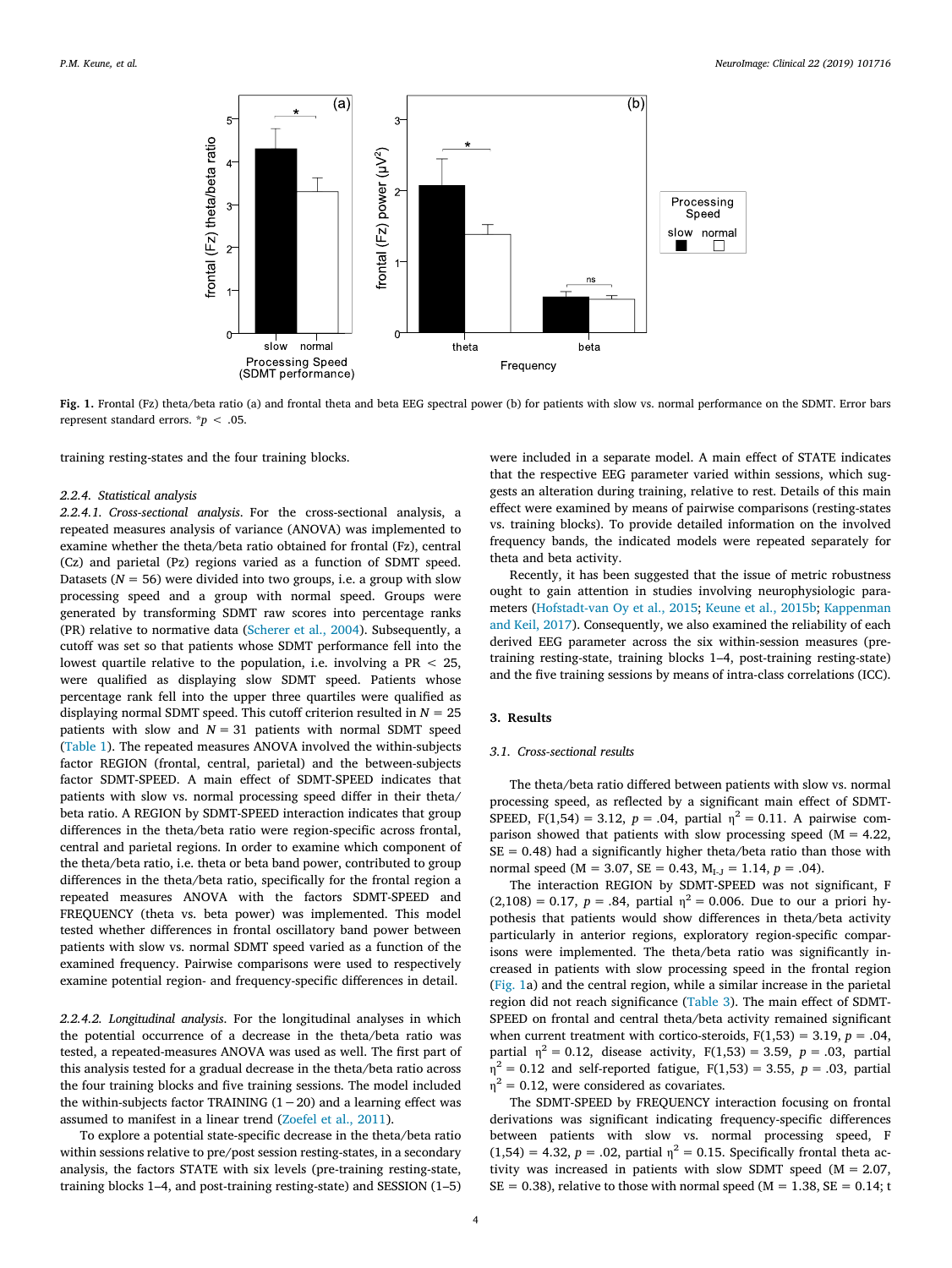#### <span id="page-4-0"></span>**Table 3**

Theta/beta ratio across regions for patients with slow and normal SDMT speed.

|               | SDMT speed      |      | t-Statistic       | p-Value   |      |      |
|---------------|-----------------|------|-------------------|-----------|------|------|
|               | Slow $(N = 25)$ |      | Normal $(N = 31)$ |           |      |      |
|               | М               | SE   | M                 | <b>SE</b> |      |      |
| Frontal (Fz)  | 4.31            | 0.47 | 3.31              | 0.32      | 1.82 | 0.04 |
| Central (Cz)  | 4.15            | 0.61 | 3.03              | 0.26      | 1.81 | 0.04 |
| Parietal (Pz) | 4.18            | 0.84 | 2.88              | 0.47      | 1.42 | 0.08 |

M = mean; SDMT: Symbol Digit Modalities Test (see text for references); SE = standard error.

 $(54) = 1.86, p = .03$ . There was no significant difference in beta power  $(M = 0.50, SE = 0.07$  vs.  $M = 0.47, SE = 0.05$ ;  $t(54) = 0.37, p = .72$ ; [Fig. 1](#page-3-0)b). The SDMT-SPEED by FREQUENCY interaction also remained signifcant when current treatment with cortico-steroids, F  $(1,53) = 3.81$ ,  $p = .03$ , partial  $\eta^2 = 0.13$ , disease activity, F  $(1,53) = 4.12$ ,  $p = .02$ , partial  $\eta^2 = 0.14$  and fatigue,  $F(1,53) = 4.15$ ,  $p = .02$ , partial  $\eta^2 = 0.15$  were entered as covariates.

### *3.2. Longitudinal results*

The theta/beta ratio remained relatively stable across training blocks and sessions. There was no signifcant main efect of TRAINING,  $F(19,171) = 0.72$ ,  $p = .80$ , partial  $\eta^2 = 0.07$ , and no significant linear trend,  $F(1,9) = 0.11$ ,  $p = .75$ .

In the secondary analysis, a state-specifc shift in the theta/beta ratio was observed within sessions, as reflected by a significant main effect of STATE,  $F(5,45) = 5.02$ ,  $p = .001$ , partial  $\eta^2 = 0.36$ , with a significant quadratic trend F(1,9) = 7.06,  $p = .03$ , partial  $\eta^2 = 0.44$ . As displayed in [Fig. 2a](#page-4-1) and reported in detail in [Table 4](#page-4-2), within sessions, patients' frontal theta/beta ratio was significantly reduced during training blocks 1–4, relative to the pre- and post-session resting-states. This state-efect did not vary across sessions, as the STATE by SESSION interaction was not significant,  $F(20,180) = 0.73$ ,  $p = .79$ , partial  $\eta^2 = 0.08$ .

For frontal theta power, a similar main effect of STATE F  $(5,45) = 10.43$ ,  $p < .001$ , partial  $\eta^2 = 0.54$ , emerged, involving a quadratic trend  $F(1,9) = 16.27$ ,  $p = .003$ . Theta power was signifcantly reduced during training, relative to the pre- and post-session

<span id="page-4-2"></span>

| Table 4 |                                                  |  |  |
|---------|--------------------------------------------------|--|--|
|         | Frontal theta/beta ratio values during training. |  |  |

| Pre-session resting-<br>state |                       |         | Training blocks 1-4 |                     |           |       |                 |
|-------------------------------|-----------------------|---------|---------------------|---------------------|-----------|-------|-----------------|
| м                             | SE                    |         | М                   | SE                  | $M_{I-J}$ | SE    | <i>p</i> -value |
| 7.502                         | 1.219                 | Block 1 | 5.861               | 0.914               | 1.641     | 0.711 | 0.046           |
|                               |                       | Block 2 | 5.075               | 0.692               | 2.427     | 0.883 | 0.023           |
|                               |                       | Block 3 | 5.071               | 0.658               | 2.430     | 0.826 | 0.016           |
|                               |                       | Block 4 | 5.457               | 0.748               | 2.045     | 0.794 | 0.030           |
| state                         | Post-session resting- |         |                     | Training blocks 1-4 |           |       |                 |
| М                             | SE                    |         | М                   | SE                  | $M_{I-J}$ | SE    | <i>p</i> -value |
| 7.626                         | 1.427                 | Block 1 | 5.861               | 0.914               | 1.765     | 0.813 | 0.058           |
|                               |                       | Block 2 | 5.075               | 0.692               | 2.551     | 1.081 | 0.043           |
|                               |                       | Block 3 | 5.071               | 0.658               | 2.555     | 1.063 | 0.040           |
|                               |                       | Block 4 | 5.457               | 0.748               | 2.169     | 1.009 | 0.060           |

Comparison of theta/beta ratios obtained for the pre-session resting-state assessment and during neurofeedback training blocks (top, a) and obtained for the post-session resting-state assessment and during trainings blocks (bottom, b). Values rounded to third digit after comma for display.  $M = mean$ ;  $M<sub>L</sub>$  $J =$  mean difference in beta power between respective resting-state and training block. SE = standard error.

resting-state assessments ([Fig. 2](#page-4-1)b, [Table 5](#page-5-0)). As was the case for the theta/beta ratio, the STATE by SESSION interaction was not signifcant for theta activity,  $F(20,180) = 0.86$ ,  $p = .64$ , partial  $\eta^2 = 0.09$ . In case of frontal beta activity, the main effect of STATE,  $F(5,45) = 0.25$ ,  $p = .94$ , partial  $\eta^2 = 0.03$  ([Fig. 2](#page-4-1)c) and the STATE by SESSION interaction were not significant,  $F(20,180) = 0.62$ ,  $p = .90$ , partial  $\eta^2 = 0.06$ .

#### *3.2.1. Reliability of longitudinal parameters*

In the reliability analysis, ICC showed that the derived EEG measures involved excellent reliability across all implemented assessments (frontal theta/beta ratio ICC =  $0.96$ , CI =  $0.92-0.98$ ; frontal theta ICC = 0.98, CI: 0.97–0.99; frontal beta ICC = 0.97, CI: 0.94–0.99, all *p*values < .001).

<span id="page-4-1"></span>

**Fig. 2.** Frontal (Fz) theta/beta ratio (a), theta power (b) and beta power (c) displayed for pre/post training resting-state assessments and the four training blocks, averaged across sessions. Error bars represent standard errors.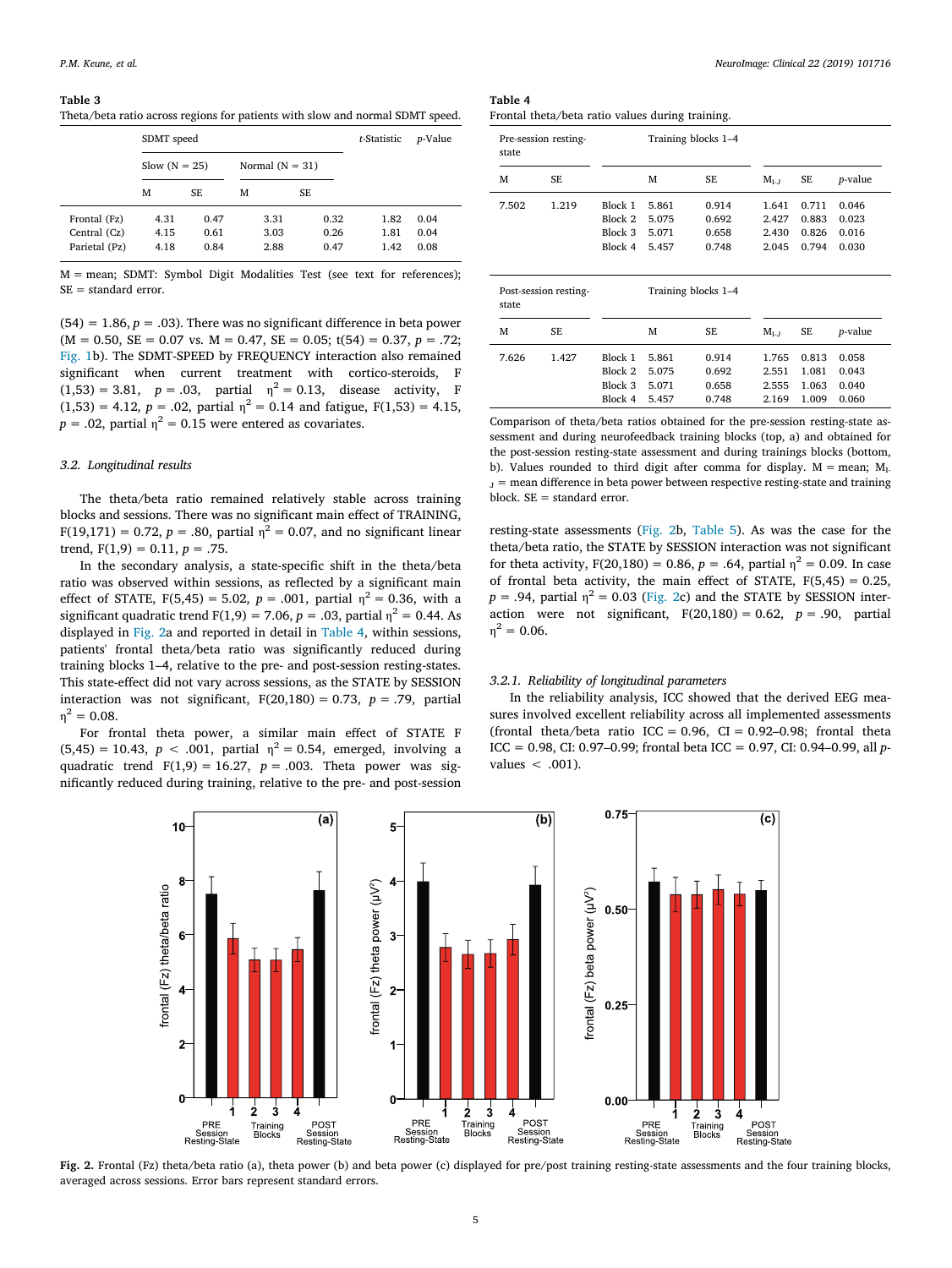<span id="page-5-0"></span>**Table 5** Frontal theta power during training.

| state                          | Training blocks 1-4<br>Pre-session resting- |                                          |                                  |                                  |                                  |                                  |                                  |
|--------------------------------|---------------------------------------------|------------------------------------------|----------------------------------|----------------------------------|----------------------------------|----------------------------------|----------------------------------|
| M                              | <b>SE</b>                                   |                                          | М                                | <b>SE</b>                        | $M_{I-J}$                        | SE                               | <i>p</i> -value                  |
| 3.985                          | 0.702                                       | Block 1<br>Block 2<br>Block 3<br>Block 4 | 2.778<br>2.653<br>2.668<br>2.922 | 0.488<br>0.528<br>0.486<br>0.558 | 1.207<br>1.332<br>1.317<br>1.063 | 0.299<br>0.304<br>0.312<br>0.303 | 0.003<br>0.002<br>0.002<br>0.007 |
| Post-session resting-<br>state |                                             |                                          |                                  | Training blocks 1-4              |                                  |                                  |                                  |
| M                              | <b>SE</b>                                   |                                          | М                                | <b>SE</b>                        | $M_{I-J}$                        | SE                               | <i>p</i> -value                  |
| 3.922                          | 0.699                                       | Block 1<br>Block 2<br>Block 3<br>Block 4 | 2.778<br>2.653<br>2.668<br>2.922 | 0.488<br>0.528<br>0.486<br>0.558 | 1.143<br>1.268<br>1.254<br>0.999 | 0.245<br>0.355<br>0.381<br>0.383 | 0.010<br>0.009<br>0.010<br>0.015 |

Comparison of theta power obtained for the pre-session resting-state assessment and during neurofeedback training blocks (top, a) and obtained for the postsession resting-state assessment and during trainings blocks (bottom, b). Values rounded to third digit after comma for display.  $M =$  mean;  $M_{I-J} =$  mean difference in beta power between respective resting-state and training block. SE = standard error.

#### **4. Discussion**

The current work involved a cross-sectional examination of the relation between processing speed on the SDMT, the EEG theta/beta ratio and its underlying components. Additionally, it includes longitudinal exploratory data on whether EEG neurofeedback could be used to achieve a putatively adaptive alteration in the frontal theta/beta ratio and its components, toward a pattern indicative of improved processing speed.

### *4.1. Cross-sectional results: SDMT speed and oscillatory brain activity*

In the cross-sectional analysis, results were generally supportive of the role of resting-state brain oscillatory activity as a marker of processing speed in MS [\(Van der Meer et al., 2013](#page-7-8)). In particular, slow processing speed on the SDMT was associated with an increased theta/ beta ratio. The lack of a significant interaction across the examined regions indicates that the EEG theta/beta ratio represents a rather global marker of processing speed. Nevertheless, exploratory regionspecific comparisons showed that there was a minor trend for the indicated association to be pronounced in frontal and central regions. The latter observation approximates the notion that a relative increase in anterior EEG oscillatory slow-wave activity represents a putative correlate of reduced attention control, as suggested by others and reported on before ([Putman et al., 2010, 2014;](#page-7-13) [Ogrim et al., 2012;](#page-7-35) [Keune et al.,](#page-7-12) [2017a;](#page-7-12) [Angelidis et al., 2018\)](#page-6-7).

The current results are also compatible with reports from MEG studies, where increased thalamic oscillatory slowing was observed in MS [\(Schoonhoven et al., 2018\)](#page-7-9). The thalamus represents an integrative hub involved in the maintenance of cortical networks relevant for diverse cognitive processes, including attention and executive functions ([Schoonheim et al., 2015a](#page-7-11); [Hwang et al., 2017](#page-7-10); [Schoonhoven et al.,](#page-7-9) [2018\)](#page-7-9). Based on the current fndings, one may suggest that the EEG theta/beta ratio as a surface measure may tap the functional network involved in the mediation of SDMT performance. Future studies involving both, MEG and EEG methods may address this possibility in more detail. In this context, it is also recommended that potentially atypical EEG oscillatory activity in cognitively impaired MS patients is examined in relation to healthy controls, as has been done in previous work involving MEG (e.g. [Van der Meer et al., 2013](#page-7-8); [Schoonhoven](#page-7-9)

#### [et al., 2018](#page-7-9)).

MS patients are frequently afected by symptoms of fatigue which is known to negatively afect attention [\(Hansen and Lautenbacher, 2017](#page-6-18)). In the current study, the indicated association of an increased theta/ beta ratio and slow processing speed on the SDMT remained signifcant when self-reported fatigue and further clinical variables were considered as covariates. This speaks to the robustness of this association and implies that the observed group diference in theta/beta activity was not confounded by fatigue.

The current work also provides new, original information on a frequency-specifc association of frontal brain oscillatory EEG activity and SDMT processing speed in MS. Originally, we assumed that the frontal theta/beta ratio, implying an increase in frontal theta and a decrease in frontal beta power, would be increased in patients with slow processing speed. As specifically frontal theta power was responsible for the increased theta/beta ratio in patients with slow processing speed, one may suggest that reducing frontal theta activity might represent a study endpoint in clinical interventions seeking to improve processing speed in MS.

## *4.2. Longitudinal results: oscillatory activity during neurofeedback*

In the longitudinal part of the current work, we intended to achieve a decrease in the frontal theta/beta ratio by means of neurofeedback training and further examined, which of the components underlying the theta/beta ratio was altered during training. Concerning this exploratory attempt, the results of the primary analysis were disconfrming. There was no support for successful operant conditioning of the theta/beta ratio across sessions, as no main efect or linear trend could be observed. A successful application of operant conditioning would imply that patients gradually learn to control spectral power ([Egner et al., 2004;](#page-6-8) [Gruzelier and Egner, 2005;](#page-6-9) [Zoefel et al., 2011](#page-7-31)). The longitudinal part of the current work was exploratory in nature and there are several reasons due to which operant conditioning of the theta/beta ratio may have been unsuccessful, e.g. a brief intervention of fve sessions, the training modalities themselves and the use of a small sample size. Currently, results from only a few studies related to neurofeedback in MS patients are available ([Choobforoushzadeh et al.,](#page-6-13) [2015;](#page-6-13) [Buyukturkoglu et al., 2017](#page-6-14); [Jensen et al., 2018](#page-7-36)) and none of these addressed the question, whether and how the theta/beta ratio can be modulated in this group of patients. The extensive body of neurofeedback studies involving healthy individuals and other patient groups is heterogeneous concerning study designs, training duration and its modalities [\(Zoefel et al., 2011;](#page-7-31) [Rogala et al., 2016](#page-7-24); [Sitaram et al.,](#page-7-37) [2017\)](#page-7-37). Nevertheless, it may be inferred for future studies involving MS patients, that the implementation of a validated and standardized treatment protocol in combination with a larger sample and longer treatment duration is required.

Despite the methodological limitations of the current exploratory application of neurofeedback in MS, it is noteworthy that in a secondary analysis, the frontal theta/beta ratio, i.e. an inverse marker of processing speed, was found to be reduced during the active training blocks, relative to pre/post session resting-state assessments ([Fig. 2](#page-4-1)a). This shift emerged consistently throughout training sessions. Our results also revealed that specifcally a shift in frontal theta power was driving this decrease in the theta/beta ratio [\(Fig. 2b](#page-4-1)). In contrast, beta power remained relatively stable ([Fig. 2](#page-4-1)c). Others have reported compatible fndings, e.g. in ADHD, where particularly elevated theta power was suggested as a potential marker of inattention and difficulties in executive functioning [\(Ogrim et al., 2012\)](#page-7-35). It is important to note that in our cross-sectional analysis, increased theta power was shown to be indicative of slow SDMT speed, whereas beta power was not related to processing speed [\(Fig. 1](#page-3-0)b). The fact that a decrease in theta power was driving the decrease in the theta/beta ratio during training hence suggests that a neurophysiologic correlate of processing speed was manipulated. Due to the limitations of the current study design, the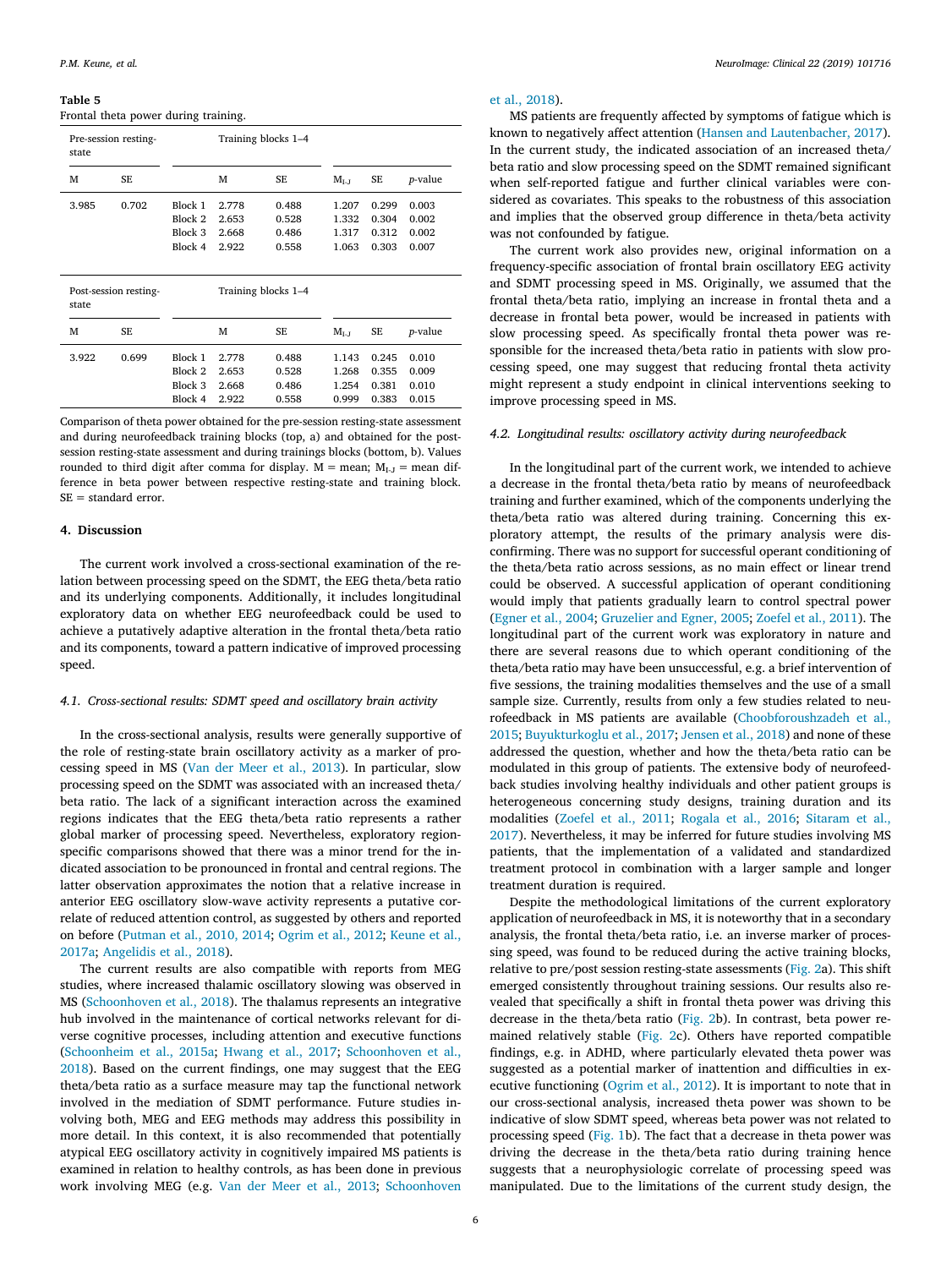origin of the observed shift in theta activity remains unclear and its occurrence cannot be attributed to neurofeedback specifcally. Nevertheless, since theta power was shown to be negatively related to processing speed and was consistently reduced during training within sessions, results of this exploratory work suggest that a future examination of neurofeedback in MS may be feasible. It cannot be ruled out that such state-specifc alterations might be of clinical relevance themselves. One may speculate that inducing such changes indicative of improved processing speed might support patients in the state-specifc recruitment of cognitive resources, when situational demands require such recruitment. This notion also requires to be addressed in future studies examining the potential clinical relevance of the observed neurophysiologic alteration. In this context, an analysis of the latent state-trait structure of the theta/beta ratio and theta power in MS, that has previously been determined for other EEG markers in non-clinical populations [\(Hagemann et al., 2005](#page-6-19)), might provide useful information aiding the interpretation of state vs. trait-related alterations.

#### *4.3. Reliability of the derived EEG measures*

Metric robustness of parameters examined in studies with neurophysiologic measures is of critical importance [\(Hofstadt-van Oy et al.,](#page-7-32) [2015;](#page-7-32) [Kappenman and Keil, 2017](#page-7-34)). Our reliability analysis of each derived EEG parameter across the six within-session measures and the fve training sessions by means of intra-class correlations (ICC) provided estimates of excellent reliability, which refects a sound data analytic approach.

### **5. Conclusions**

In sum, to the best of our knowledge, the current work is the frst in which a cross-sectional examination of brain oscillatory correlates of SDMT performance is combined with the longitudinal application of neurofeedback training targeting the frontal theta/beta ratio. Frontal midline theta may represent an inverse marker of processing speed in MS. There was no support for successful operant conditioning of the theta/beta ratio across sessions. In a secondary analysis, a transient reduction in frontal theta power was observed during neurofeedback relative to rest, albeit its specificity and clinical relevance remain to be examined. Future work is required to address these issues in more detail. In particular, appropriate control conditions (e.g. sham feedback and specifc training of frequency bands irrelevant for processing speed) are required to address the issue of specificity. MS is one of the most common chronic neurological disorders and there has been a call for the development of standardized treatments for cognitive rehabilitation ([Browne et al., 2014](#page-6-20); [Sokolov et al., 2018\)](#page-7-15). A further exploration of neurofeedback as a candidate for the expanding therapeutic repertoire complementing immune-modulating medication appears feasible ([Burschka et al., 2014](#page-6-21); [Keune et al., 2015a;](#page-7-0) [Gromisch et al., 2018\)](#page-6-22).

## **Confict of interest**

The authors declare that the research was conducted in the absence of any commercial or fnancial relationships that could be construed as a potential confict of interest.

# **Author contributions**

PMK designed and supervised the implementation of the study, analyzed the data and drafted the manuscript. SJ, TS, CK, SH and JK recruited the patients, administered the neuropsychological tests and EEG assessments and handled test scoring and data entry. EW designed and administered the neurofeedback treatment, recruited patients and administered the neuropsychological tests and EEG assessments. MS was involved in designing the study and supported drafting the manuscript. PO was involved in designing the study, supported drafting the manuscript and supervised the study implementation.

### **Funding information**

The current work was supported by Sanofi-Genzyme GmbH, Germany. Further support occurred through personal funding granted to PMK by the Klinikum Bayreuth GmbH, Germany.

## **Acknowledgments**

We thank Franziska Zapf for her support in patient recruitment.

#### **References**

- <span id="page-6-17"></span>[Allen, J.J.B., Coan, J.A., Nazarian, M., 2004. Issues and assumptions on the road from raw](http://refhub.elsevier.com/S2213-1582(19)30066-X/rf0005) [signals to metrics of frontal EEG asymmetry in emotion. Biol. Psychol. 67 \(1–2\),](http://refhub.elsevier.com/S2213-1582(19)30066-X/rf0005) [183–218 Oct](http://refhub.elsevier.com/S2213-1582(19)30066-X/rf0005).
- <span id="page-6-2"></span>[Amato, M.P., Zipoli, V., Portaccio, E., 2006. Multiple sclerosis-related cognitive changes:](http://refhub.elsevier.com/S2213-1582(19)30066-X/rf0010) [a review of cross-sectional and longitudinal studies. J. Neurol. Sci. 245 \(1–2\), 41–46](http://refhub.elsevier.com/S2213-1582(19)30066-X/rf0010) [Jun 15](http://refhub.elsevier.com/S2213-1582(19)30066-X/rf0010).
- <span id="page-6-7"></span>[Angelidis, A., Hagenaars, M., van Son, D., van der Does, W., Putman, P., 2018. Do not](http://refhub.elsevier.com/S2213-1582(19)30066-X/rf0015) [look away! spontaneous frontal EEG theta/beta ratio as a marker for cognitive control](http://refhub.elsevier.com/S2213-1582(19)30066-X/rf0015) [over attention to mild and high threat. Biol. Psychol. 135, 8–17 Mar 5.](http://refhub.elsevier.com/S2213-1582(19)30066-X/rf0015)
- <span id="page-6-10"></span>Arns, M., de Ridder, S., Strehl, U., Breteler, M., Coenen, A., 2009. Efficacy of neuro[feedback treatment in ADHD: the efects on inattention, impulsivity and hyper](http://refhub.elsevier.com/S2213-1582(19)30066-X/rf0020)[activity: a meta-analysis. Clin EEG Neurosci. 40 \(3\), 180–189 Jul.](http://refhub.elsevier.com/S2213-1582(19)30066-X/rf0020)
- <span id="page-6-16"></span>[Benedict, R.H.B., Smerbeck, A., Parikh, R., Rodgers, J., Cadavid, D., Erlanger, D., 2012.](http://refhub.elsevier.com/S2213-1582(19)30066-X/rf0025) [Reliability and equivalence of alternate forms for the symbol digit modalities test:](http://refhub.elsevier.com/S2213-1582(19)30066-X/rf0025) [implications for multiple sclerosis clinical trials. Mult. Scler. J. 18 \(9\) Sep. \(1320–5\).](http://refhub.elsevier.com/S2213-1582(19)30066-X/rf0025)
- <span id="page-6-6"></span>[Benedict, R.H., DeLuca, J., Phillips, G., LaRocca, N., Hudson, L.D., Rudick, R., et al., 2017.](http://refhub.elsevier.com/S2213-1582(19)30066-X/rf0030) [Validity of the symbol digit modalities test as a cognition performance outcome](http://refhub.elsevier.com/S2213-1582(19)30066-X/rf0030) [measure for multiple sclerosis. Mult. Scler. 23 \(5\), 721–733 Apr](http://refhub.elsevier.com/S2213-1582(19)30066-X/rf0030).
- <span id="page-6-20"></span>[Browne, P., Chandraratna, D., Angood, C., Tremlett, H., Baker, C., Taylor, B.V., et al.,](http://refhub.elsevier.com/S2213-1582(19)30066-X/rf0035) [2014. Atlas of multiple sclerosis 2013: a growing global problem with widespread](http://refhub.elsevier.com/S2213-1582(19)30066-X/rf0035) [inequity. Neurology 83 \(11\), 1022–1024 Sep 9](http://refhub.elsevier.com/S2213-1582(19)30066-X/rf0035).
- <span id="page-6-1"></span>[Burschka, J.M., Keune, P.M., Menge, U., Hofstadt-van Oy, U., Oschmann, P., Hoos, O.,](http://refhub.elsevier.com/S2213-1582(19)30066-X/rf0040) [2012. An exploration of impaired walking dynamics and fatigue in multiple sclerosis.](http://refhub.elsevier.com/S2213-1582(19)30066-X/rf0040) [BMC Neurol. 12, 161](http://refhub.elsevier.com/S2213-1582(19)30066-X/rf0040).
- <span id="page-6-21"></span>[Burschka, J.M., Keune, P.M., Oy, U.H., Oschmann, P., Kuhn, P., 2014. Mindfulness-based](http://refhub.elsevier.com/S2213-1582(19)30066-X/rf0045) interventions in multiple sclerosis: beneficial effects of tai chi on balance, co[ordination, fatigue and depression. BMC Neurol. 14, 165.](http://refhub.elsevier.com/S2213-1582(19)30066-X/rf0045)
- <span id="page-6-14"></span>[Buyukturkoglu, K., Porcaro, C., Cottone, C., Cancelli, A., Inglese, M., Tecchio, F., 2017.](http://refhub.elsevier.com/S2213-1582(19)30066-X/rf0050) [Simple index of functional connectivity at rest in multiple sclerosis fatigue. Clin.](http://refhub.elsevier.com/S2213-1582(19)30066-X/rf0050) [Neurophysiol. 128 \(5\), 807–813](http://refhub.elsevier.com/S2213-1582(19)30066-X/rf0050).
- <span id="page-6-5"></span>[Calabrese, M., Favaretto, A., Martini, V., Gallo, P., 2013. Grey matter lesions in MS: from](http://refhub.elsevier.com/S2213-1582(19)30066-X/rf0055) [histology to clinical implications. Prion. 7 \(1\), 20–27 Feb](http://refhub.elsevier.com/S2213-1582(19)30066-X/rf0055).
- <span id="page-6-13"></span>[Choobforoushzadeh, A., Neshat-Doost, H.T., Molavi, H., Abedi, M.R., 2015. Efect of](http://refhub.elsevier.com/S2213-1582(19)30066-X/rf0060) [neurofeedback training on depression and fatigue in patients with multiple sclerosis.](http://refhub.elsevier.com/S2213-1582(19)30066-X/rf0060) [Appl Psychophysiol Biofeedback. 40 \(1\), 1–8 Mar.](http://refhub.elsevier.com/S2213-1582(19)30066-X/rf0060)
- <span id="page-6-0"></span>[Compston, A., Coles, A., 2008. Multiple sclerosis. Lancet 372 \(9648\), 1502–1517 Oct.](http://refhub.elsevier.com/S2213-1582(19)30066-X/rf0065)
- <span id="page-6-11"></span>[Cortese, S., Ferrin, M., Brandeis, D., Holtmann, M., Aggensteiner, P., Daley, D., et al.,](http://refhub.elsevier.com/S2213-1582(19)30066-X/rf0070) 2016. Neurofeedback for attention-deficit/hyperactivity disorder: meta-analysis of [clinical and neuropsychological outcomes from randomized controlled trials. J. Am.](http://refhub.elsevier.com/S2213-1582(19)30066-X/rf0070) [Acad. Child Adolesc. Psychiatry 55 \(6\), 444–455](http://refhub.elsevier.com/S2213-1582(19)30066-X/rf0070).
- <span id="page-6-12"></span>[Doppelmayr, M., Weber, E., 2011. Efects of SMR and Theta/Beta neurofeedback on re](http://refhub.elsevier.com/S2213-1582(19)30066-X/rf0075)[action times, spatial abilities, and creativity. J. Neurother. 15 \(2\), 115–129 Apr.](http://refhub.elsevier.com/S2213-1582(19)30066-X/rf0075)
- <span id="page-6-8"></span>Egner, T., Zech, T.F., Gruzelier, J.H., 2004. The effects of neurofeedback training on the [spectral topography of the electroencephalogram. Clin. Neurophysiol. 115 \(11\),](http://refhub.elsevier.com/S2213-1582(19)30066-X/rf0080) [2452–2460 Nov](http://refhub.elsevier.com/S2213-1582(19)30066-X/rf0080).
- <span id="page-6-4"></span>[Filippi, M., Rocca, M.A., 2011. The role of magnetic resonance imaging in the study of](http://refhub.elsevier.com/S2213-1582(19)30066-X/rf0085) [multiple sclerosis: diagnosis prognosis and understanding disease pathophysiology.](http://refhub.elsevier.com/S2213-1582(19)30066-X/rf0085) [Acta Neurol. Belg. 111 \(2\), 89–98 Jun.](http://refhub.elsevier.com/S2213-1582(19)30066-X/rf0085)
- <span id="page-6-15"></span>[Flachenecker, P., König, H., Meissner, H., Müller, G., Riekmann, P., 2008. Validierung des](http://refhub.elsevier.com/S2213-1582(19)30066-X/rf0090) [würzburger erschöpfungsinventars bei multipler sklerose \(WEIMuS\). Neurologie &](http://refhub.elsevier.com/S2213-1582(19)30066-X/rf0090) [Rehabilitation. 14, 299–306](http://refhub.elsevier.com/S2213-1582(19)30066-X/rf0090).
- <span id="page-6-22"></span>[Gromisch, E.S., Fiszdon, J.M., Kurtz, M.M., 2018. The efects of cognitive-focused inter](http://refhub.elsevier.com/S2213-1582(19)30066-X/rf0095)[ventions on cognition and psychological well-being in persons with multiple](http://refhub.elsevier.com/S2213-1582(19)30066-X/rf0095) [sclerosis: a meta-analysis. Neuropsychol Rehabil. 1–20 Jul 5](http://refhub.elsevier.com/S2213-1582(19)30066-X/rf0095).
- <span id="page-6-9"></span>[Gruzelier, J., Egner, T., 2005. Critical validation studies of neurofeedback. Child Adolesc.](http://refhub.elsevier.com/S2213-1582(19)30066-X/rf0100) [Psychiatr. Clin. N. Am. 14 \(1\), 83–104 Jan. \(vi\).](http://refhub.elsevier.com/S2213-1582(19)30066-X/rf0100)
- <span id="page-6-19"></span>[Hagemann, D., Hewig, J., Seifert, J., Naumann, E., Bartussek, D., 2005. The latent state](http://refhub.elsevier.com/S2213-1582(19)30066-X/rf0105)[trait structure of resting EEG asymmetry: replication and extension.](http://refhub.elsevier.com/S2213-1582(19)30066-X/rf0105) [Psychophysiology 42 \(6\), 740–752 Nov.](http://refhub.elsevier.com/S2213-1582(19)30066-X/rf0105)
- <span id="page-6-18"></span>[Hansen, S., Lautenbacher, S., 2017. Neuropsychological assessment in multiple sclerosis:](http://refhub.elsevier.com/S2213-1582(19)30066-X/rf0110) [an overview. Z. Neuropsychol. 28 \(2\), 117–148 Sep](http://refhub.elsevier.com/S2213-1582(19)30066-X/rf0110).
- <span id="page-6-3"></span>[Hansen, S., Muenssinger, J., Kronhofmann, S., Lautenbacher, S., Oschmann, P., Keune,](http://refhub.elsevier.com/S2213-1582(19)30066-X/rf0115) [P.M., 2015. Cognitive screening tools in multiple sclerosis revisited: sensitivity and](http://refhub.elsevier.com/S2213-1582(19)30066-X/rf0115) specificity of a short version of Rao's brief repeatable battery. BMC Neurol. 15, 246.
- [Hansen, S., Muenssinger, J., Kronhofmann, S., Lautenbacher, S., Oschmann, P., Keune,](http://refhub.elsevier.com/S2213-1582(19)30066-X/rf0120) P.M., 2016. Cognitive screening in multiple sclerosis: the five-point test as a sub[stitute for the PASAT in measuring executive function. Clin. Neuropsychol. 1–14](http://refhub.elsevier.com/S2213-1582(19)30066-X/rf0120)